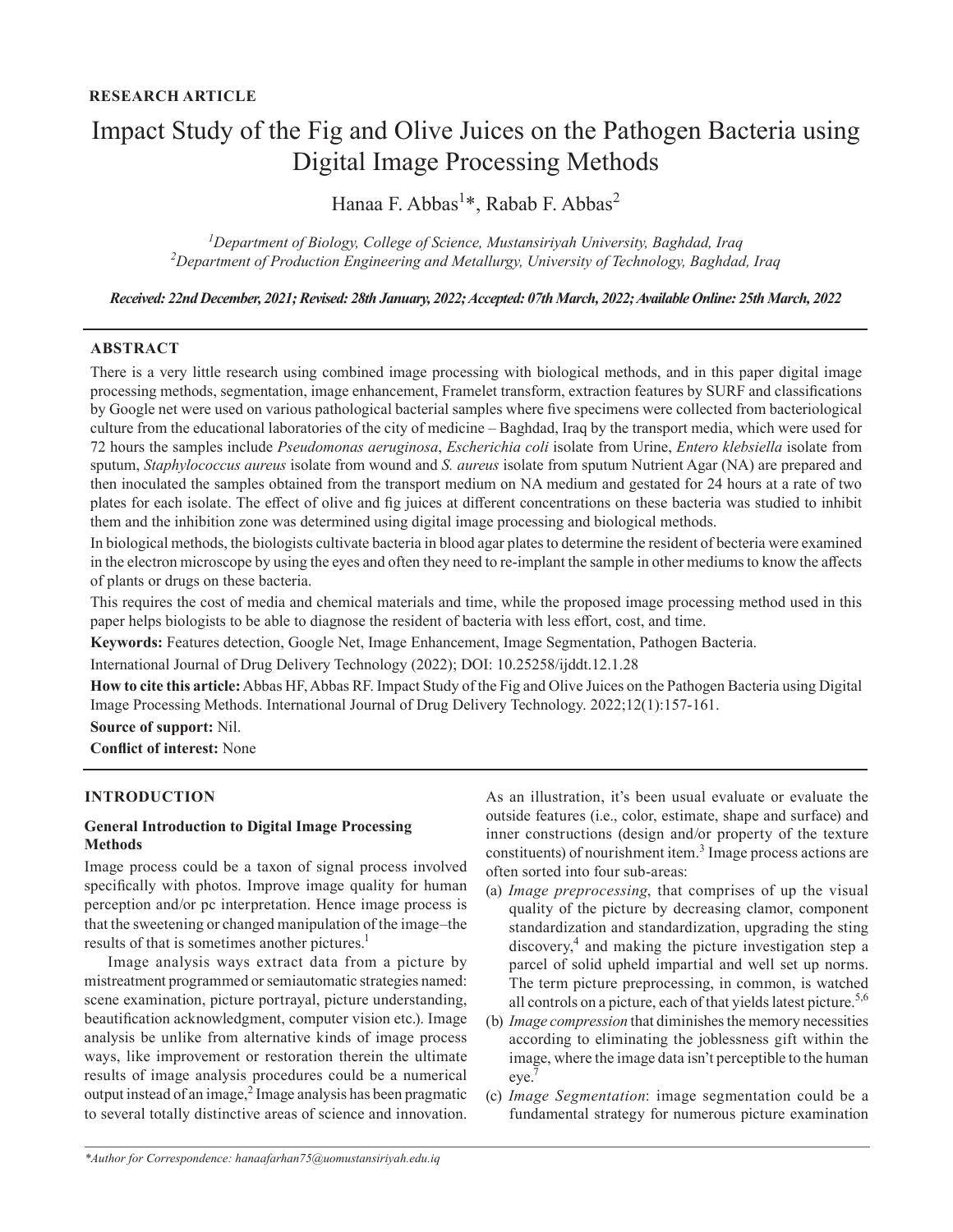future assignments.<sup>8</sup> Over all, a few of the show strategies for picture depiction and acknowledgment depend greatly on the division comes about.<sup>9</sup> Division boundaries the picture into its fundamental districts or objects. Division of therapeutic pictures in moment, cut by cut has a few accommodating applications for the therapeutic gifted such as: picture and volume estimation of objects of intrigued, revelation of anomalies (e.g. tumors, developments, etc.), tissue measurement and classification. <sup>10</sup> The objective of division is to change and/or revision the outline of the picture into one thing that's a part of substantive and less demanding to investigations. Picture division is frequently usual discover objects and bounds (lines, bends, etc.) in pictures. A parcel of absolutely, picture division is that the strategy of dissemination a name to each component in a picture indicated pixels with steady name share bound visual characteristics.<sup>11</sup>

(d) *Image analysis*, that archetypally which yields numeric values with/or the graphical data regarding the image features that area unit matched to arrangement, fault detection,<sup>12</sup> or prediction of a number of the standard assets of the imaged item so the word image analysis is employed once the production may be a range or call, not a picture.<sup>3</sup>

This paper used methods of image processing, including segmentation, image enhancement and features detection and extraction on images of various pathological bacterial testers from the educational laboratories of the city of medicine-Baghdad, Iraq. Where the inhibition area was determined using digital image processing methods and biological methods, through the field of image processing will reduce the time and growth the adeptness of isolating areas of bacterial inhibition.

## **General introduction to Pathogen Bacteria**

The indiscriminate use of antibiotics has LED to the proliferation of strains immune to these antibiotics, that have LED to the interest in meditative plants and therefore the jeopardy of getting medicines made up of plants that are used as different therapies with advantages to the mankind. It's additionally wide believed that inexperienced drugs is best and additional reliable than overpriced, have vital aspect effects moreover because the effectiveness of those plant foundations for its compounds of compounds with antimicrobial properties that may be used as different treatments for the treatment of illness,<sup>13</sup> where the plants manufacture several compounds, a number of that have advanced molecular structures and their antibodies against microorganisms throughout secondary metabolism, as well as alkali, phenoplast and different compounds.14 For instance, onions area unit of nice profit for having several smart properties, principally antimicrobial effectiveness and inhibitor effectiveness,<sup>15</sup> whereas victimization grapes to treat burns, bleeding, anemia and respiratory illness.<sup>16</sup> Studies have shown the effectiveness of castor plant as an antimicrobial agent. As for our analysis, that dealt within the biology kind with the employment of figs and olives and knowledge its effectiveness as an antimicrobial agent

wherever studies have well-tried the effectiveness of olives as vital sources for treating numerous diseases. Olive Europe is employed historically as water pill, hypotensive, emollient, laxative, febrifuge, skin formulation, and conjointly used for the treatment of urinary infections, gallstones, respiratory disease,<sup>17</sup> either fig the health advantages of figs or a jeer area unit several and embrace its use within the treatment of sexual pathology, constipation, upset stomach, piles, diabetes, cough, bronchitis, and asthma. Figs are used as a fast and healthy thanks to gain weight when stricken by an illness.<sup>18</sup> The isolate choice as a result of manifestation well-liked that cause these bacterium once Escherichia (abbreviated as *Escherichia coli*) area unit bacterium originate inside the setting, foods, and intestines of personalities and animals. *E. coli* area unit a huge and many gathering of bacterium. However, maximum strains of *E. coli* area unit innocuous and others will cause disease. Several styles of *E. coli* will reason symptom, whereas others reason area contagions, breathing disease and respiratory disorder, and different sicknesses.<sup>19</sup> The bacteria genus {pseudomonas bacteria genus} aeruginosa is one among the most causes of infections and infection in individuals stricken by severe burns *Pseudomonas aeruginosa* has recently been classified by the globe Health Organization collectively of the priority pathogens to be targeted for the event of latest treatments. This dangerous bacteria is answerable for numerous styles of doubtless deadly acute or chronic infections. Patients stricken by severe burns represent a risky cluster, as this agent develops in wounds and adapts to its setting to proliferate and colonize the host.<sup>20</sup> The overwhelming majority of enter bacterial infections, however, area unit as- related to hospitalization. As opportunist pathogens, Kleb-siella spp. chiefly bout in compromised people United Nations agency area unit hospitalized are hurt from numerous underlying illnesses like diabetes or chronic pulmonic obstruction.<sup>21</sup> *Staphylococcus aureus* might reason form of indicators like Minor skin infection it's the motivation for burned skin condition and boils it should cause respiratory organ infections or respiratory disorder Brain contagions or infectious disease Bone contagions or otitis Heart contagions or caritas Generalized life threatening blood infections or syndrome syndrome (TSS), bacteremia and septicemia.<sup>22-25</sup>

## **RESEARCH METHOD**

## **Material and Method for Image Processing**

This part demonstrations the of development process of digital image processing methods to impact study the Fig and Olive juices on the Pathogen Bacteria, Five specimens were collected from bacteriological culture from the educational laboratories of the city of medicine-Baghdad-Iraq by the transport media, which were used for 72 hours the samples include *P. aeroginosa*, *E. coli* isolate from Urine*, Entero klebsila* isolated from sputum, *S. aureus* isolate from wound and staphylococcus auras isolate from sputum.

In this investigate, to secure more idealize comes about we isolated our work into the taking after four stages: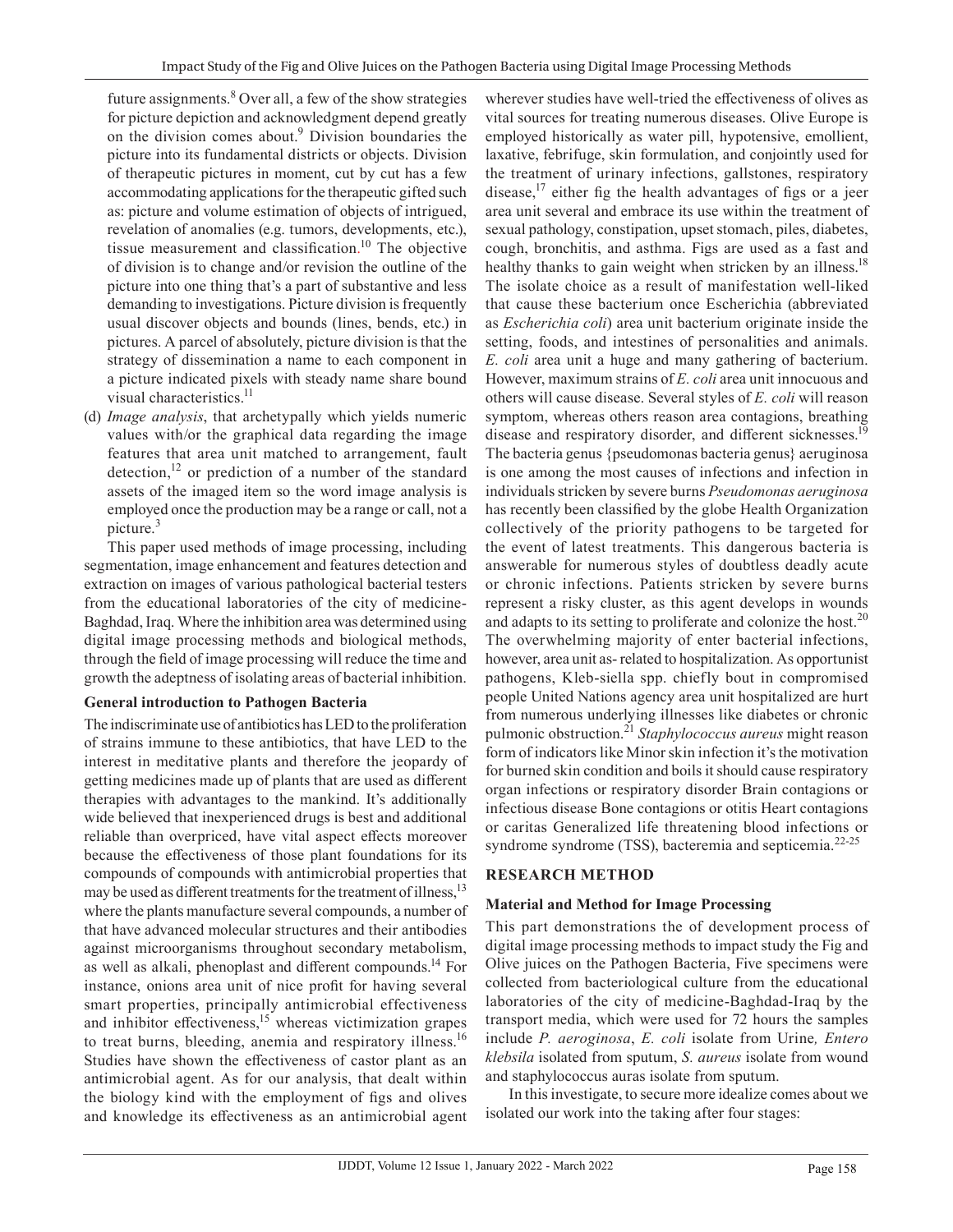### *Image Enhancement Stage*

Image enhancement procedures are castoff to advance a picture, where "progress" can be characterized impartially or subjectively. Picture upgrade operations archetypally return a changed adaptation of the initial picture and are as often as possible utilized as a preprocessing step to move forward the comes about of picture examination. The next two approaches are cast-off for this resolution: Edge-preserving Filtering (to preserve the edges), and two dimensional Framelet transform (The framelet transform has an capacity to eradicate some of the boundaries of wavelet transform which realized on discrete-time signals consuming the oversampled breakdown and synthesis filter section. The filter panel entails of three breakdown filters: one low-pass filter signified by h0 (n) and two different high-pass filters represented by h1 (n) and h2 (n). In place of the feedback signal  $X(N)$  explorations through the scheme, the analysis filter set crumbles it into three sub bands, every of which is then down-sampled by 2. From this progression, XL (N/2), XH1 (N/2) and XH2 (N/2) are spawned which characterize the small frequency (or coarse) sub band, and the two great frequency (or detail) sub bands, singly.

## *Image Segmentation Stage*

Image segmentation is the manner of part and picture into districts or parts. This separation into parts is frequently made on the physiognomies of the pixels within the picture. For case, one way to revelation locales in a picture is to pretense for rushed discontinuities in pixel values, which characteristically show edges. These edges can depict districts. Supplementary methods split the image into regions based on color values or texture by detect regions of texture images.

## *Local Features Detection and Extraction Stage*

Talk about to a design or particular structure found in a picture, such as a point, edge, or little picture fix. They are generally related with a picture fix that changes from its quick environment by surface, color, or escalated. What the highlight really epitomizes does not matter, fair that it is unmistakable from its environment. Cases of neighborhood highlights are sprinkles, corners, and edge pixels utilizing SURF methods. The SURF algorithmic program has 3 highest parts (a) curiosity purpose detection (b) inherent neighborhood description (c) matching. SURF uses blob detector supported boot matrix to seek out purpose of interest. The determinant of the boot matrix is employed as a degree of native amendment near the purpose and points square measure chosen wherever this determinant is highest.

## *Image Category Classification using Google Net*

Google Net will be charity to classify bacterial isolates. After adding the various figs and olive juices added in the drilling sites (after extracting the bacteria, juices with different concentrations are placed in the pits i.e. each hole contains one or two different concentrations) and these areas will be classified as a group of pixels. Represents categories.

Categories1 = {'*Pseudomonas Aeroginosa', 'Escheichia coli', 'Staphlococcus aureus', 'Entero klebsila', 'Staphlococcus aureus'* }.

Categories2 =  $\{ '$  F only', ' O only ', ' F: O 75 : 25', ' O: F 75:25', ' F:O 1:1', ' O:F 1:7' }.will be compared and seen if the bacteria are inhibited (since the bacterial inhibition zone appears in the perimeter of the pit) if the pixels in the perimeter of the hole are pixels of categories 1, it means that the juice did not eliminate the bacteria, However, if the perimeter of the hole is not one of the pixels of categories 1, this means that the bacteria did not grow any got the region got installed and proved the juice as effective as this area is within the categories 2.

## **RESULTS AND ANALYSIS**

This paper aim to study the effect of the Fig and Olive juices on the Pathogen Bacteria, there is many types of pathogen bacteria, in table (1) five types of pathogen bacteria are taken with different sources such that Sputum, Urine and Wound and the effect of Fig and Olive jucies are studied on these types of five bacteria, there is inhabation zone with + and non inhabation zone with the blood agar for these five bacteria are taken and Fig and Olive jucies are put with circully area to these blood agars with different percent, from table (1), at the first column the Fig juices is put with circully area and with 100 microns with it, the second column the Olive juices is put with also circully with 100 microns, in the third column the mix of Fig and Olive jucies are put also circully with percent 75:25, in the forth column the mix Olive and Fig juices are put with 75:25, in the six column the mix of Fig and Olive jucies with equall percent (1:1) are putting, funally the mix of Olive and Fig with 1:7 is putting.

As we can see in table(1) the minus (-) cells mean that the becteria is resident (not die), the positive cells (+) mean that the becteria is not resident (die), so the good results when O:F (1:7) which all positive which mean die becteria.

Results of digital image processing modified methods The result of digital image processing methods are shown in Figure 1.



**Figure 1:** Digital image processing methods (A): Bacterial images with edge-preserving filtering, (B): Framelet decomposition with edgepreserving filtering, (C): Bacterial images segmentation, (D): Bacterial images local features.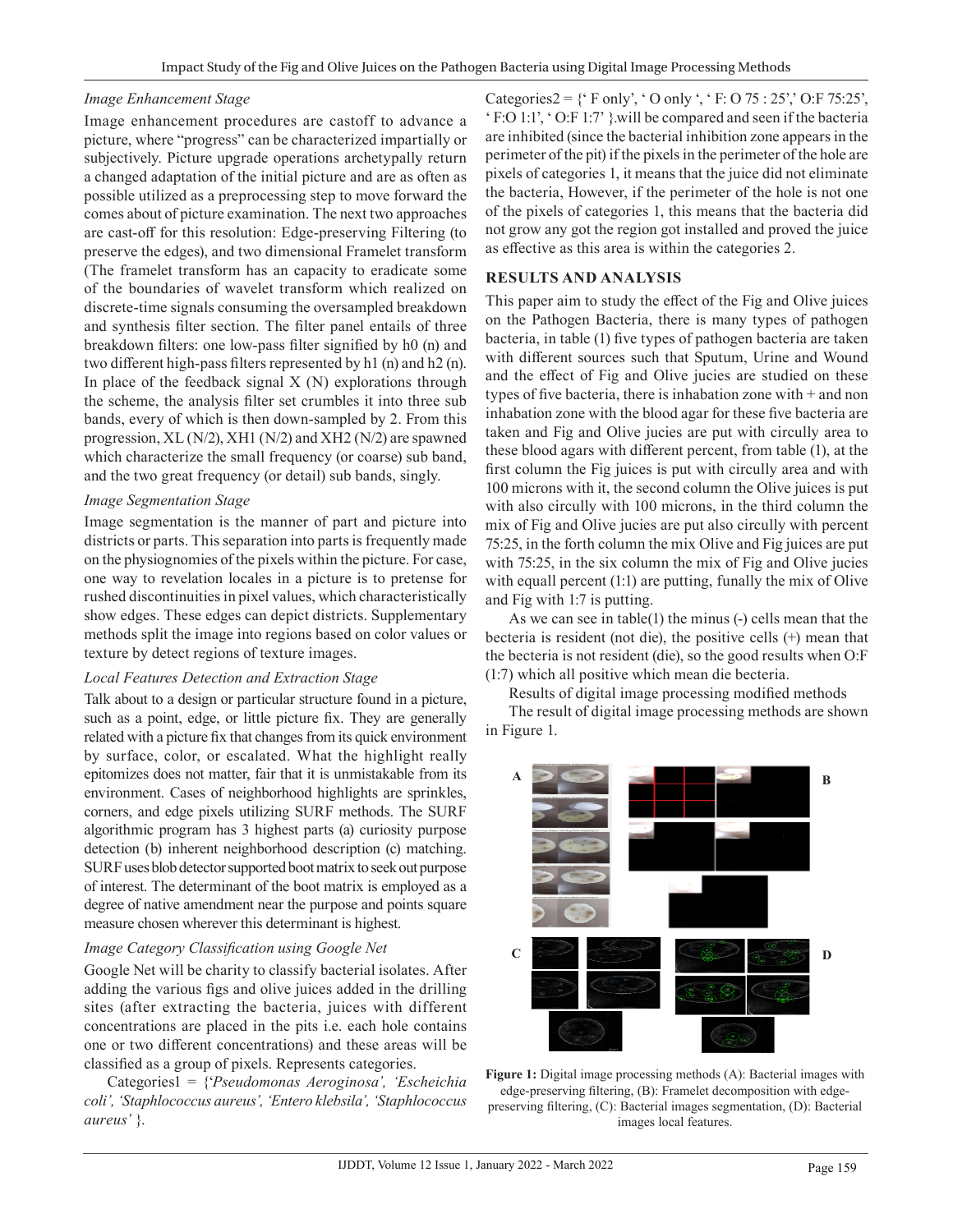| <b>Table 1:</b> Isolate, source and ratio of the juice with results |        |                          |                          |              |               |                                  |               |  |  |  |  |
|---------------------------------------------------------------------|--------|--------------------------|--------------------------|--------------|---------------|----------------------------------|---------------|--|--|--|--|
| Isolate                                                             | Source | F only<br>100 micron     | O only<br>100 micron     | F:O<br>75:25 | O: F<br>75:25 | F: O<br>1:1                      | $O$ :F<br>1:7 |  |  |  |  |
| P. aeroginosa                                                       | Sputum | -                        | $\overline{\phantom{0}}$ |              |               | $\overline{\phantom{a}}$         |               |  |  |  |  |
| E. coli                                                             | Urine  | ┿                        | $^+$                     |              |               | +                                | $^+$          |  |  |  |  |
| S. aurus                                                            | Sputum | +                        | $^+$                     |              | $^+$          | +                                | $^+$          |  |  |  |  |
| E. klebsiella                                                       | Sputum | $\overline{\phantom{a}}$ | ۰                        |              | $^+$          | $\hspace{0.1mm} +\hspace{0.1mm}$ | $^+$          |  |  |  |  |
| S. aurus                                                            | wound  |                          | +                        |              |               | -                                |               |  |  |  |  |

+ Inhibition zone (sensitive)

- No inhibition zone (resistance)

|               | <b>Table 2:</b> Classification bacterial images using modified image processing method. |                    |              |              |            |               |  |  |  |  |
|---------------|-----------------------------------------------------------------------------------------|--------------------|--------------|--------------|------------|---------------|--|--|--|--|
|               | Categories 2                                                                            |                    |              |              |            |               |  |  |  |  |
| Categories 1  | F only                                                                                  | O only             | F:O<br>75:25 | O:F<br>75:25 | F:O<br>1:1 | $O$ :F<br>1:7 |  |  |  |  |
| P. Aeroginosa | B cell                                                                                  | B cell             | B cell       | B cell       | B cell     | Juice cell    |  |  |  |  |
| E. coli       | Juice cell                                                                              | Juice cell         | Juice cell   | Juice cell   | Juice cell | Juice cell    |  |  |  |  |
| S. aureus     | Juice cell                                                                              | Juice cell         | Juice cell   | Juice cell   | Juice cell | Juice cell    |  |  |  |  |
| E. klebsiella | B cell                                                                                  | Juice cell+ B cell | Juice cell   | Juice cell   | Juice cell | Juice cell    |  |  |  |  |
| S. aureus     | B cell                                                                                  | Juice cell         | B cell       | Juice cell   | B cell     | Juice cell    |  |  |  |  |

Juice cell (sensitive)

B cell ( becteria resistance)

Below the result of objective test of classification, bacterial images using Google Net

When Tables 1 and 2 were be compared the results found that the two tables are identical in the results except in the bacterial image *E. klebsiella* and in the hole with content O only juice, there is a small growth with a little inhibition and this indicates that there is little effect of olive juice on these bacteria.

#### **CONCLUSION**

Impact study the Fig and Olive juices on the Pathogen bacteria using digital image processing methods is proposed. The diagnosing methodology uses segmentation, image enhancement, Framelet transform, extraction features using SURF and classifications using Google net were used on various pathological bacterial samples. The areas of bacterial inhibition were determined using biological and image processing methods.

All tests and progressive method were implemented on different pathogen bacteria and the results of digital image processing method were found to be parallel to biological tests. Over the projected image processing method, it was institute to be easy, efficient and accurate to identify areas of bacterial inhibition.

## **REFERENCES**

- 1. Esteva A, Chou K, Yeung S, Naik N, Madani A, Mottaghi A, Socher R. Deep learning-enabled medical computer vision. npj Digit Med. 2021; 4(1): 1-9.
- 2. Umbangh SE. Digital Image Processing and Analysis: Human and Computer Vision Applications with CVIP tools. ISBN: 9781351228374, 3rd printing, Dec., 2017.
- 3. Grigoryan AM [et al.](file:///D:/Journal%2001-02-2020/Yasvant/IJDDT/IJDDT%20Vol%2012%20Issue%201/Hanaa%20F.%20Abbas%20-%20IJDDT%20April%2045%20AA%20v1/javascript:void(0)) A Novel Color Image Enhancement Method by the Transformation of Color Images to 2-D Grayscale Images. Signal Process Anal, 2017; 2: 2–18.
- 4. [Sharma](http://libhub.sempertool.dk.tiger.sempertool.dk/libhub?func=search&query=au:%22Shuo%20Huang%22&language=en) A [et al.](file:///D:/Journal%2001-02-2020/Yasvant/IJDDT/IJDDT%20Vol%2012%20Issue%201/Hanaa%20F.%20Abbas%20-%20IJDDT%20April%2045%20AA%20v1/javascript:void(0)) A novel underwater Image Enhancement technique. International Journal of Innovative Technology and Exploring Engineering.2019(8) Issue-6.
- 5. Suganya PP [et al.](file:///D:/Journal%2001-02-2020/Yasvant/IJDDT/IJDDT%20Vol%2012%20Issue%201/Hanaa%20F.%20Abbas%20-%20IJDDT%20April%2045%20AA%20v1/javascript:void(0)) Survey on Image Enhancement Techniques. International Journal of Computer Applications Technology and Research 2013;2(5); 623 – 627. 2319–8656
- 6. Nishimura K, Ker DF, Bise R. Weakly supervised cell instance segmentation by propagating from detection response. In International Conference on Medical Image Computing and Computer-Assisted Intervention. 2019: 649-657.
- 7. Yi J, Wu P, Jiang M, Huang Q, Hoeppner DJ, Metaxas DN. Attentive neural cell instance segmentation. Medical image analysis.2019; 55:228-240.
- 8. Nunes ED, Pérez MG. Medical Image Segmentation by Multilevel Thresholding Based on Histogram Difference. presented at 17th International Conference on Systems, Signals and Image Processing, 2010.
- 9. Gonzales RC, Wintz P, Digital image processing. Dewey Edition. 2017; fourth edition.
- 10. Latif A [et al.](file:///D:/Journal%2001-02-2020/Yasvant/IJDDT/IJDDT%20Vol%2012%20Issue%201/Hanaa%20F.%20Abbas%20-%20IJDDT%20April%2045%20AA%20v1/javascript:void(0)) Content-Based Image Retrieval and Feature Extraction: A Comprehensive Review Mathematical Problems in Engineering. 2019. DOI: 10.1155/2019/9658350,
- 11. Gadosey PK, Li Y, Agyekum, EA, Zhang T, Liu Z, Yamak PT, Essaf F. Sd-unet: Stripping down u-net for segmentation of biomedical images on platforms with low computational budgets. Diagnostics. 2020; 10(2): 110.
- 12. Altarawneh M. Lung Cancer Detection Using Image Processing Techniques. Leonardo Electronic Journal of Practices and Technologies, 2012;20:147-158.
- 13. [Fair](https://www.ncbi.nlm.nih.gov/pubmed/?term=Fair%20RJ%5BAuthor%5D&cauthor=true&cauthor_uid=25232278) RJ, [Tor](https://www.ncbi.nlm.nih.gov/pubmed/?term=Tor%20Y%5BAuthor%5D&cauthor=true&cauthor_uid=25232278) Y. Antibiotics and Bacterial Resistance in the 21st Century. [Perspect Medicine Chem](https://www.ncbi.nlm.nih.gov/pmc/articles/PMC4159373/), 2014;6: 25–64